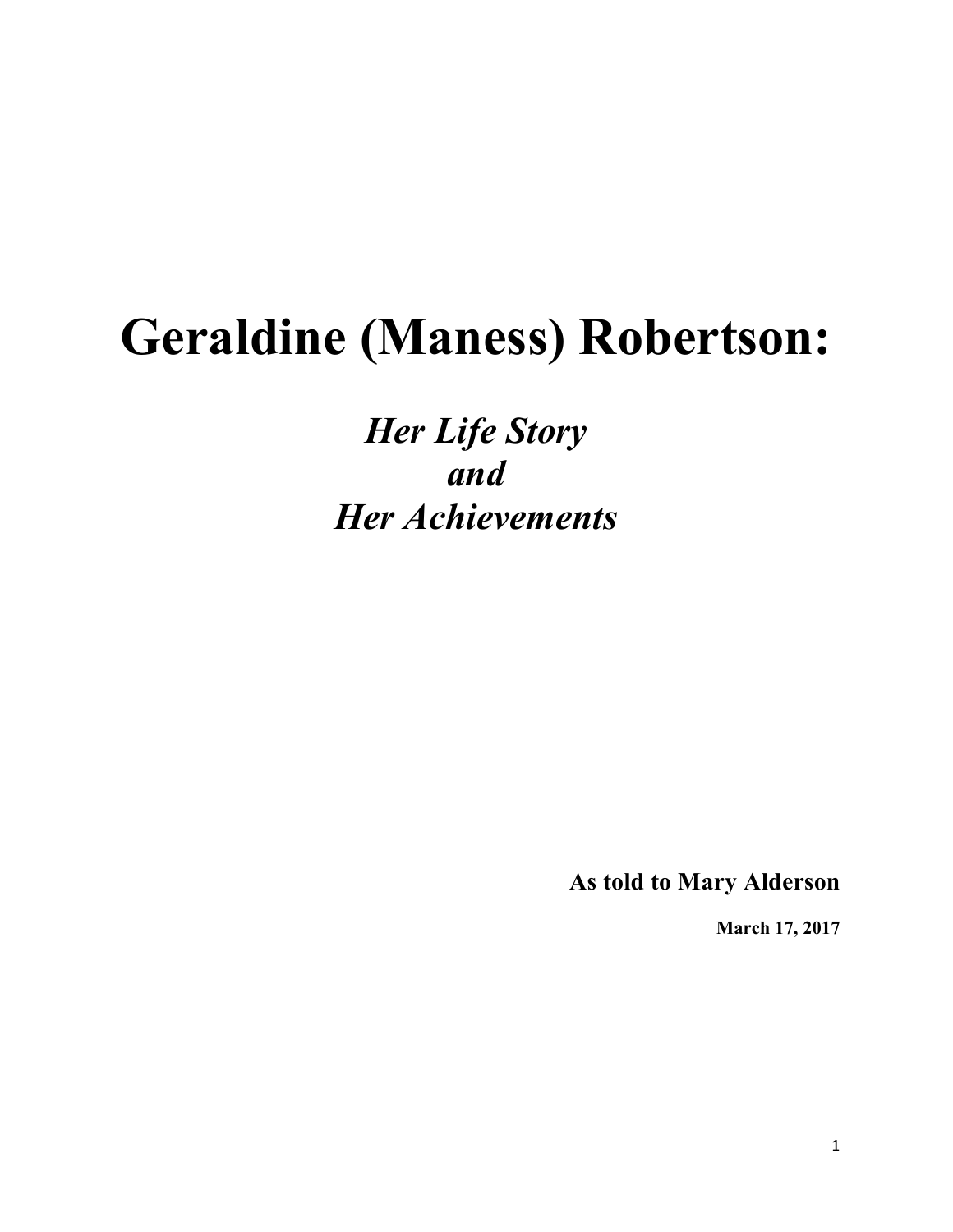In 1942, a white-skinned teacher in the one-room schoolhouse on Sarnia Reserve told little Geraldine Maness, a Chippewa girl just starting school, that she was too stupid to learn anything. But little Geraldine, even with only limited English, understood what that meant. Born in 1935 on the Sarnia Reserve, now called Aamjiwnaang First Nation, Geraldine remembers a happy home in those first few years. But when Geraldine told her father that the teacher said that she was too stupid to learn, he became angry and went to the Chief and Band Council. They responded that a new school was being built where there would be more classrooms, but it wasn't available yet.

So Geraldine's father, himself a product of the residential school system, drove her to the Mount Elgin Residential School on the Muncey Reserve, west of London. Her father knew that education was important, so he resorted to this difficult decision, viewing it as a temporary measure while the new school was under construction. Geraldine says she did fine there, completing two grades in one year, catching up to her cohorts.

"We had a lovely, kind teacher and I responded well to her kindness," Geraldine says. Her younger sister also went to that residential school. Another younger sister was still at home with her mother.

Geraldine and her sister came home after a year. The new four room school was completed, and Geraldine had a wonderful teacher. Again, she excelled, completing two years in one. "It confirmed I wasn't stupid," smiles Geraldine.

But then tragedy struck. Her father died, and her mother was hospitalized with tuberculosis. There was no one to stay with. Her aunts and uncles were struggling and now she realizes that most of the problems were caused by the chaos that had happened to them when they themselves had attended residential schools. An Indian Agent shipped all three little girls to Brantford to the Mohawk Institute.

That experience in the residential school was quite horrific. Only 11 years old when she arrived, Geraldine stayed in the school three years until her elementary education was completed. Geraldine describes it as very regimented with no kindness. It was an extremely harsh environment for a child, especially one who had experienced major losses: Father's death and mother's illness. She saw her sisters on occasion, but there was no time to play with them. But girls with brothers didn't get to see them, as the girls and boys were never allowed to mix. Geraldine remembers always being hungry at the school; there was never enough to eat. Any food was given to them in very small servings. The principal and supervisors were cruel, always demeaning and treating the students like nuisances. This in turn, led to bullying among the students. The children were just acting out what they saw. Geraldine recalls being beaten frequently by two older girls who were sisters.

She remembers being sent many times to the principal's office. He was a minister in the church, yet seemed to enjoy strapping the young indigenous children. At that time, principals were told by the Minister of Indian Affairs that they could only give children four lashes, two on each hand – but Geraldine would regularly receive 10 to 15 on each hand. She would feel faint, and her veins would be pulsing with pain. Most of the time, Geraldine had no idea what she was supposed to have done wrong. Sometimes she was strapped for trying to defend herself against the bullies. In retrospect, she believes the principal/minister was just trying to break her spirit. Outside of the classroom, there was very little supervision, and the bullying went on constantly. The boys even had it worse, she believes.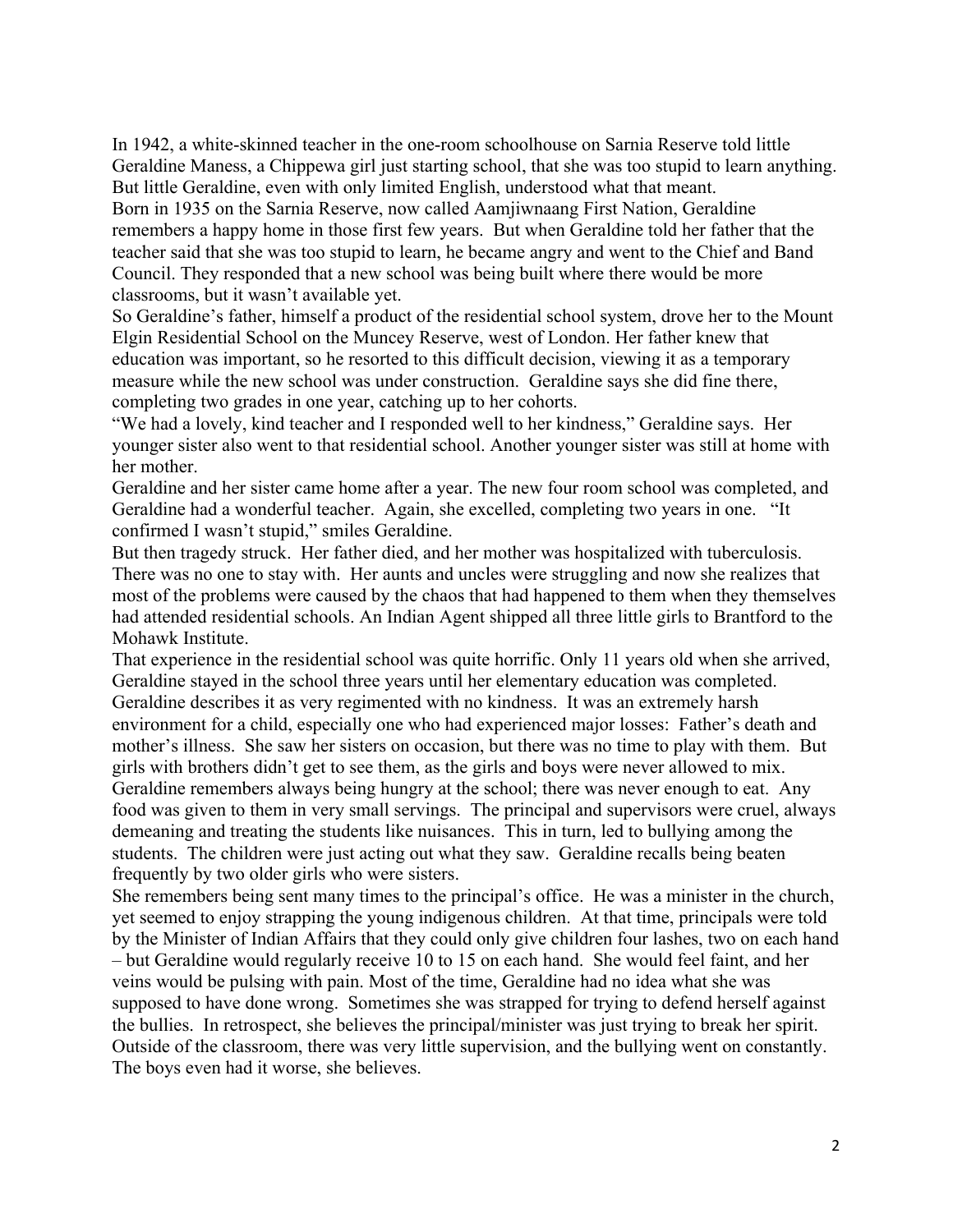No one was allowed to speak his or her native language. Ironically, the young students were from all over the province and many did not even speak the same language. There were Mohawk and Ojibway, some from the far north of Ontario. They were all from different situations and backgrounds. To speak your own language, you had to find someone you could talk to, and then you had to be "really sneaky" Geraldine explains. "You had to watch out for school staff members who would harshly punish you, and you had to watch out for classmates who would tell on you," she says.

There were also whispers about sexual abuse, more often on the boys' side of the school. No one would talk about it.

At the residential school they were forced to attend church services. The minister would rant and rave about how evil all the "Indians" were. They were told they were good for nothing, and that they would burn in hell for eternity. Geraldine knew this wrong but she couldn't do anything about it. She, her sisters and her classmates simply had to endure the racism, hate, and cruelty they faced.

Not surprisingly, Geraldine found that she came out of that school full of anger and hatred. "I didn't know how to process all that had gone on. I was trying to make sense of it all," she says. The problem was that she had moved back to Sarnia Reserve and was living with her mother and she took all her anger out on her.

She went to high school in the city of Sarnia, but had a difficult time. Because the lessons were only a half day at the Mohawk Institute (with the other half of the day set aside for chores: cleaning, kitchen work, yard work, gardening), she didn't get the education she should have. In high school she felt like she was always trying to catch up. "There were so many things I didn't know," she adds.

She was still harbouring a lot of anger and resentment, and although she was just a young teenager, she realized that she had to work to find ways to rise above it. "I had to work hard, learn to be introspective and sort out my feelings, to get my life back in order," she says. Two things helped her in that difficult time: reading and listening to music. In the residential school, there was no time to read for pleasure, nor was any music of any kind allowed. Describing it as a "real treat" she enjoyed listening to the radio. She grew to like any kind of music, but spiritual and classical music became favourites. In grade 11, she got part-time job in variety store, working evenings until 11:00 p.m. She got further behind, by her own admission, her grades were pathetic and she dropped out of school.

Geraldine was fortunate enough to get a job through an employment agency. They sent her to a medical clinic, assisting a group of doctors she described as good and kind people. She continued to work for various doctors for 34 years. After all the cruelty and backbiting in residential school she could not have survived if her work hadn't been in such a compassionate atmosphere. She lived in the city of Sarnia, married, raised a family of six children (two were adopted), and was active in the Presbyterian Church.

In 1995, she moved back to her Reserve. But she noticed dysfunction in the community. Coming out of the residential school system, all they knew was harshness and cruelty, Geraldine explains. There were no family role models. Geraldine knew it would take a long time to break down that cycle. Doing research and making observations, she realized the extent of the harm and damage done to children in residential schools was now being repeated through generations. She feared that this cycle would continue.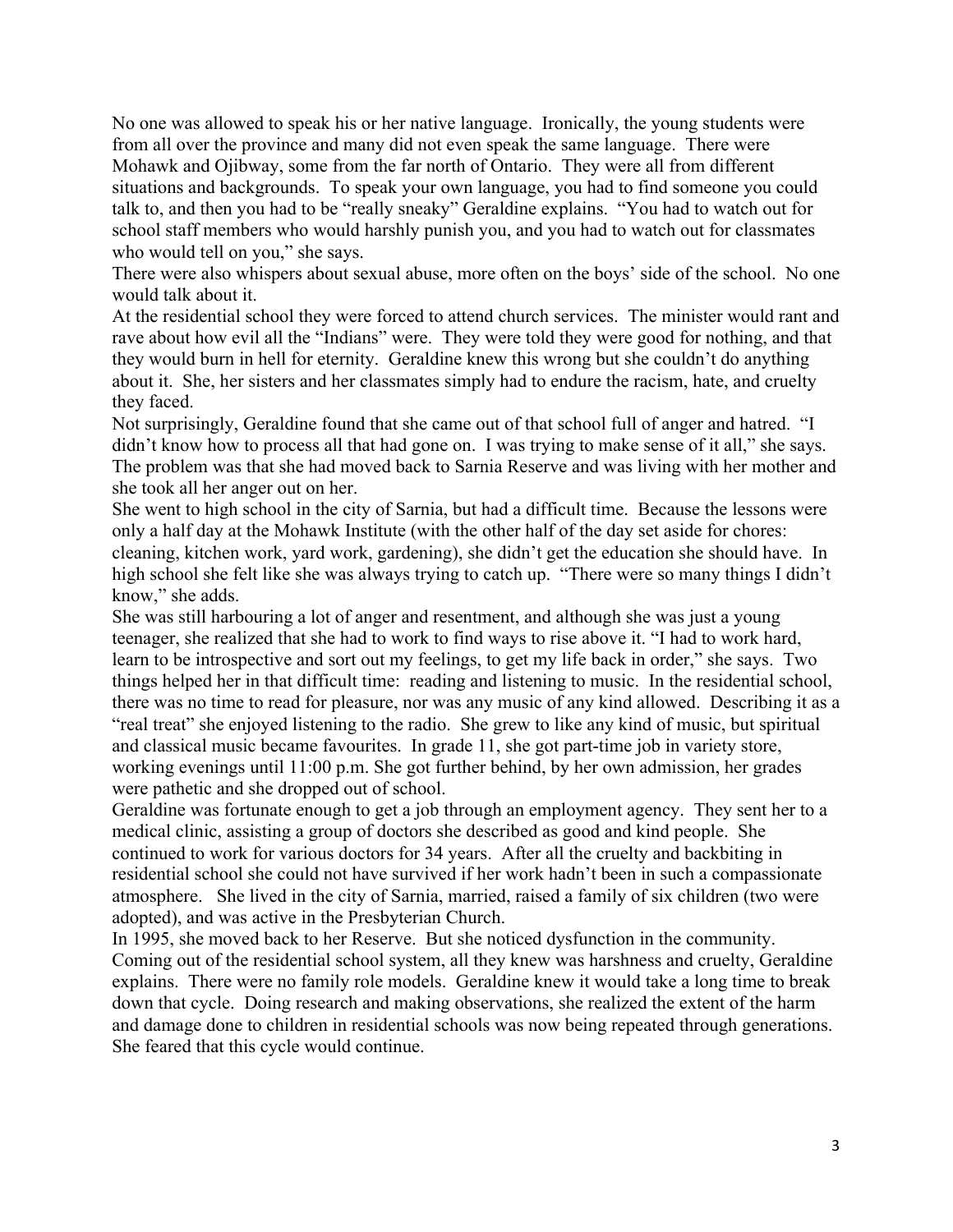Geraldine took it upon herself to go to the Chief and Band Council to talk about the residual effects of the horrors of residential school. She talked about the harsh treatment, the demeaning words, the hunger, the sexual molestation and the cruel bullies.

No one else wanted to talk about it. It brought back too many bad memories. Violence and alcohol seemed to be the only way to deal with the past. Geraldine pointed out the need for help with all the negative effects of residential schools. While she knew that you can't force people into programs, she hoped that by starting the discussion, they would also be able to talk about the horrors they had endured.

Living back on the Reserve, she became active in the United Church. She had been baptized as a baby there, so she wanted to support her home church. She took her concerns about the longlasting effects of residential schools to the United Church. She made it her personal goal to bring out the truth of what went on in the schools. She wanted the native population to start talking about what was haunting them, and she also wanted to educate Canada's non-native population about the horrors.

Geraldine's achievements include:

- She opened many peoples' eyes, including social workers and those from social service agencies and drew their attention to conditions that existed in residential schools.
- She joined a committee with United Church of Canada National Office and travelled from British Columbia to Ontario, assisting with workshops and/or talking circles to encourage indigenous people to open up, and also become aware of how residential schools had impacted their lives. She held talking circles in places such as Vancouver, Edmonton, Regina, Winnipeg, and at Five Oaks in Ontario, speaking about the residual effects of residential schools. The ultimate goal was to help people get rid of feelings of shame, of being unworthy, and of being hurt. The group convinced participants that they while they should acknowledge the hurt and pain, they don't have to hold on to it. She is credited with making great strides to helping participants build self-esteem.
- At the same time as she was travelling the country with the United Church, she was working towards educating people who didn't know about residential schools.
- Back in Southwestern Ontario, she began going to schools across Lambton and Kent Counties to talk to students in elementary and high schools, to educate them about history of residential schools. She spoke to students, both native and non-native. The Aboriginal Liaison Person at the Lambton-Kent District School Board set up the visits and Geraldine kept it up for about five years, travelling around the district. Talking to students in schools was very emotionally draining, but fortunately she found them quite attentive. Occasionally some were hesitant to talk about it, but with her supportive approach, she helped the youth become comfortable with the discussions.
- Along with Rev. Matthew Stevens, Geraldine has been invited to different churches, to talk about residential schools
- She has worked with groups to present the KAIROS Blanket Exercise. KAIROS is an ecumenical social justice organization that promotes a participatory Blanket Exercise so that those unfamiliar with indigenous history in Canada can take part in an event to better understand it. Geraldine is still active in taking part in the KAIROS Blanket Exercise to help others learn the history.
- Most recently, Geraldine appeared in a documentary film, entitled *We Are Still Here*, where she talks about her experiences, along with two women from the Walpole Island Reserve. The film was made by the Living through Right Relations group at the London